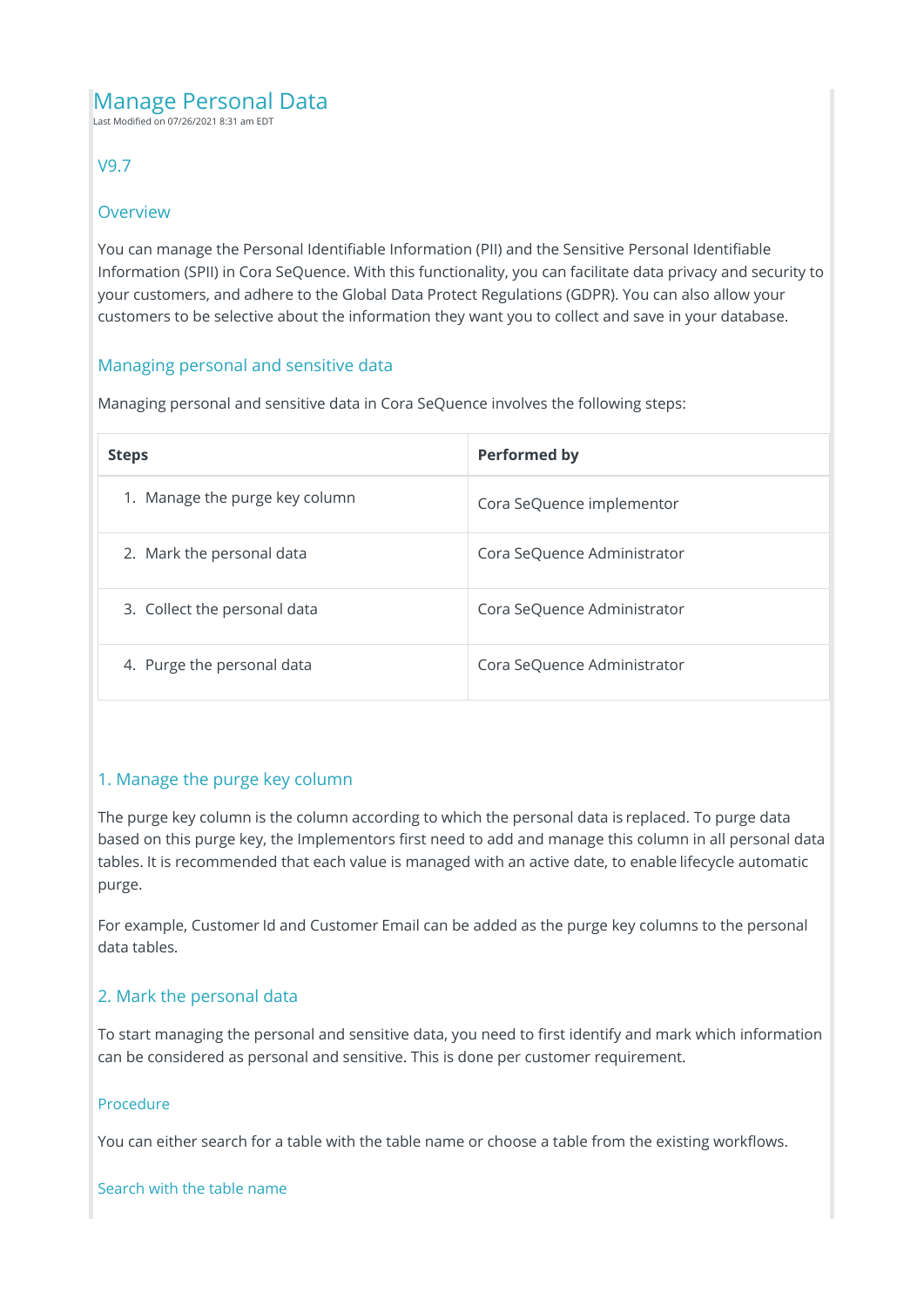- 1. Go to **Administration > Global Settings > Personal Data Tables Definition**, and click **Add New Record**.
- 2. In the Table field, enter at least the first three letters of the table name whose data you want to mark as personal.

For example, tbl, roles, or UACT.

Keying in tblatt displays tblAttachments, tblAttachmentsClosed and tblAttachmentsTemp tables in the list.

#### **NOTE**

You can search for a table with the table schema. For example, dbo or rbac.

- 3. Select the table to purge.
- 4. Edit the table alias if required.
- 5. In the Purge Key Column, select the table column to be considered as the primary key for fetching purged columns.

| <b>NOTE</b>                                                                        |
|------------------------------------------------------------------------------------|
| Only integer and string datatype columns appear for selection as Purge key column. |

- 6. In the Columns to be purged, select the columns which are to be considered as personal data. The system populated the default value as a replacement for these column values. If you want, then you can also enter a replacement value of your own for each column.
- 7. Select the **Null** check box to purge the column and not have a replaced value.
- 8. Select the **Is Attachment** check box to specify that the record is an attachment. This option validates that the actual attachment is also purged along with.
- 9. Click **Add**.

| Analytics                         | Table *                  |                                     |        |                          |                       |                             |  |
|-----------------------------------|--------------------------|-------------------------------------|--------|--------------------------|-----------------------|-----------------------------|--|
| Archiving                         |                          |                                     |        | $\Box$                   |                       | <b>Find Workflow Tables</b> |  |
| - Global Settings                 | dbo.tblEmployees         |                                     |        |                          |                       |                             |  |
| <b>Application Variables</b>      | Alias *                  |                                     |        |                          |                       |                             |  |
| <b>Connection Strings</b>         | dbo.tblEmployees         |                                     |        |                          |                       |                             |  |
| Credentials                       | Purge Key Column *       |                                     |        |                          |                       |                             |  |
| <b>CRM Connections</b>            | fidEmployeeId            |                                     |        | $\star$                  |                       |                             |  |
| Custom Message Types              | Table Key Column *       |                                     |        |                          |                       |                             |  |
| <b>Elastic Search Connections</b> | fldEmployeeld            |                                     |        | $\overline{\phantom{a}}$ |                       |                             |  |
| <b>Email Templates</b>            |                          | Columns to be purged *              |        |                          |                       |                             |  |
| <b>External Service Consumers</b> | Personal Data            | Name                                | Type   | Is Attachment            | <b>Replaced Value</b> |                             |  |
| <b>File Connections</b>           | o                        | fidADFilterid                       | Int32  |                          | Mull                  |                             |  |
| Global Variables                  | σ                        | fidCalendarid                       | Guid   | $\Box$                   |                       |                             |  |
| <b>HTTP Consumers</b>             | $\overline{\mathcal{L}}$ | fidEmail                            | String |                          | $\Box$ Null           |                             |  |
| <b>HTTP Listeners</b>             | O                        | fidEmpLastName                      | String |                          | $\Box$ Null           |                             |  |
| In-Process Service Consumi        | □                        | fldEmpName                          | String |                          | $\Box$ Null           |                             |  |
| Jobs Management                   | ☑                        | fidEmpUseName                       | String |                          | $\Box$ Null XXXX      |                             |  |
| Kafka Connections                 |                          | $H(4)$ 1 2 3 $F(H)$<br>Page size: 6 |        |                          |                       | 16 items in 3 pages         |  |
| Kafka Producers                   |                          |                                     |        |                          |                       |                             |  |
| Message Bus Pipelines             |                          |                                     |        |                          |                       |                             |  |
| Message Templates                 |                          |                                     |        |                          |                       |                             |  |
|                                   |                          |                                     |        |                          |                       |                             |  |

#### Search from the existing workflows

- 1. Go to **Administration > Global Settings > Personal Data Tables Definition**, and click **Add New Record**.
- 2. Click **Find Workflow Tables**.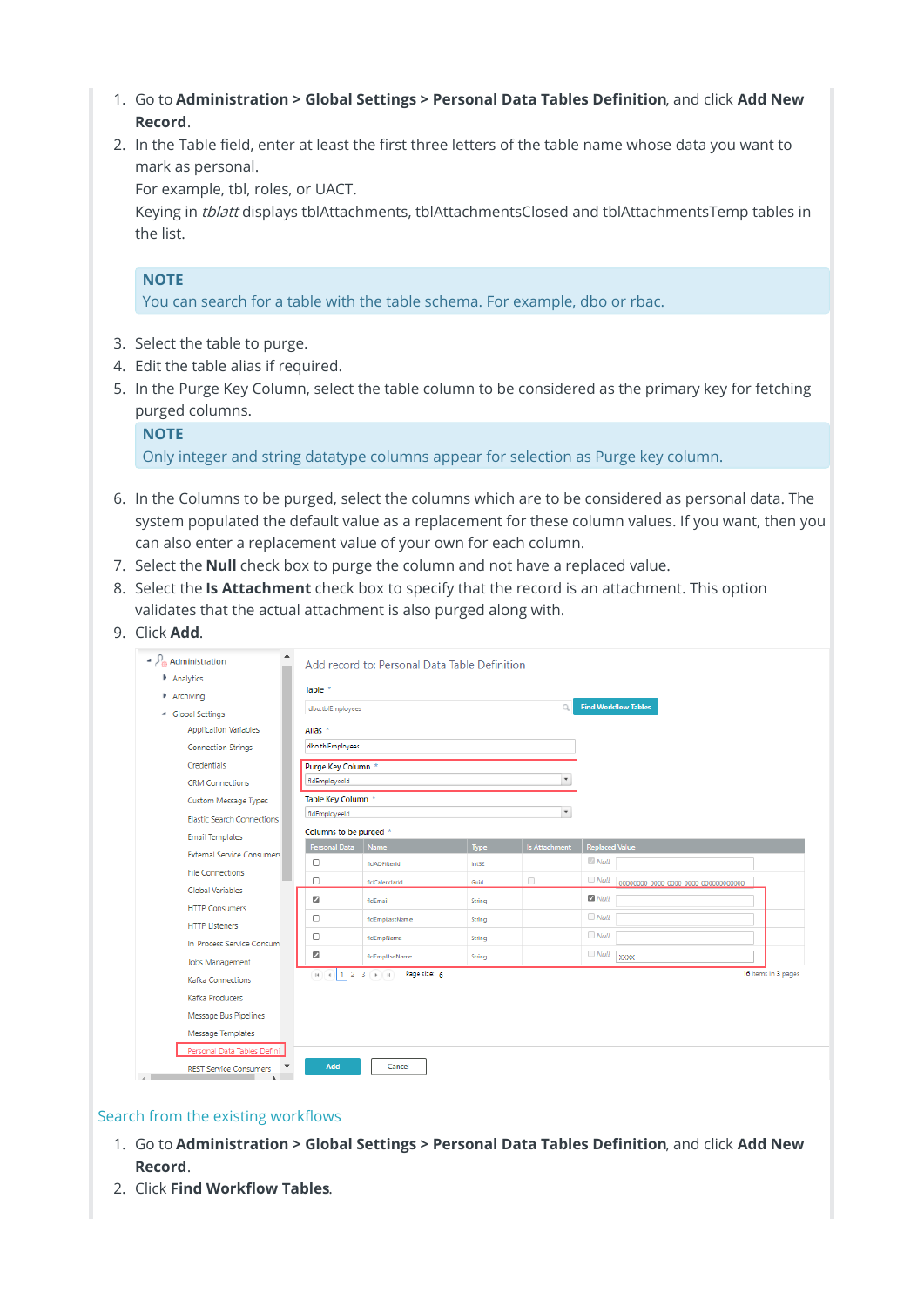- 3. In the Find Workflow Tables screen, navigate to the path where the table is located.
- 4. Select the table from the list. The**Table virtual path** and **Table** fields get auto-populated on selection.
- 5. Click **OK**.
- 6. Follow steps 3 to 9 from the above procedure.

# 3. Collect the personal data

To collect the marked personal data from the tables, you need to add the Add Personal Data Purge Request built-in command to the workflow.

- 1. In the Administration site, open your workflow.
- 2. From the Toolbox, under the Server Side category, click the Built-in Command activity.
- 3. Double-click the Built-in Command activity in the workflow.
- 4. In the Select Built-in Command screen, select:
	- a. Category as **Personal Data Operations**.
		- b. Commands as **Add Personal Data Purge Request**.
- 5. Click **Next**.
- 6. In the Input Parameter Bindings screen, click the**PurgeRequest request** parameter and clear the **IsNull** check box.
- 7. Expand the **PurgeRequest request** parameter.
- 8. Click the **PurgeKeyValueCollection PurgeKeyValues** parameter.
- 9. In the **Length** field, add the number of purge key values you want to add. Based on the number added in this field an equal number of **Value** fields appear.
- 10. Add in the **Value** field the purge key based on which the activity will fetch the purged columns.
- 11. Click **Finish**.

| Request                                                |                                 |                 |                          |
|--------------------------------------------------------|---------------------------------|-----------------|--------------------------|
| E- AddPurgeRequest<br>E- PurgeRequest request          | DataSource                      |                 | $\overline{\phantom{a}}$ |
| PurgeKeyValueCollection PurgeKeyValues = fldCalendarId | AutoPopulate                    |                 |                          |
|                                                        | Length 1                        |                 |                          |
|                                                        | Value                           | ▶ fldCalendarld | Ô                        |
|                                                        | IsNull                          |                 |                          |
|                                                        | $\triangleright$ (*) (metadata) |                 |                          |
|                                                        | $\triangleright$ $\equiv$ End   |                 |                          |
|                                                        | $\triangleright$ $\equiv$ Start |                 |                          |
|                                                        |                                 |                 |                          |
|                                                        |                                 |                 |                          |
|                                                        |                                 |                 |                          |
|                                                        |                                 |                 |                          |
|                                                        |                                 |                 |                          |
|                                                        |                                 |                 |                          |

4. Purge the personal data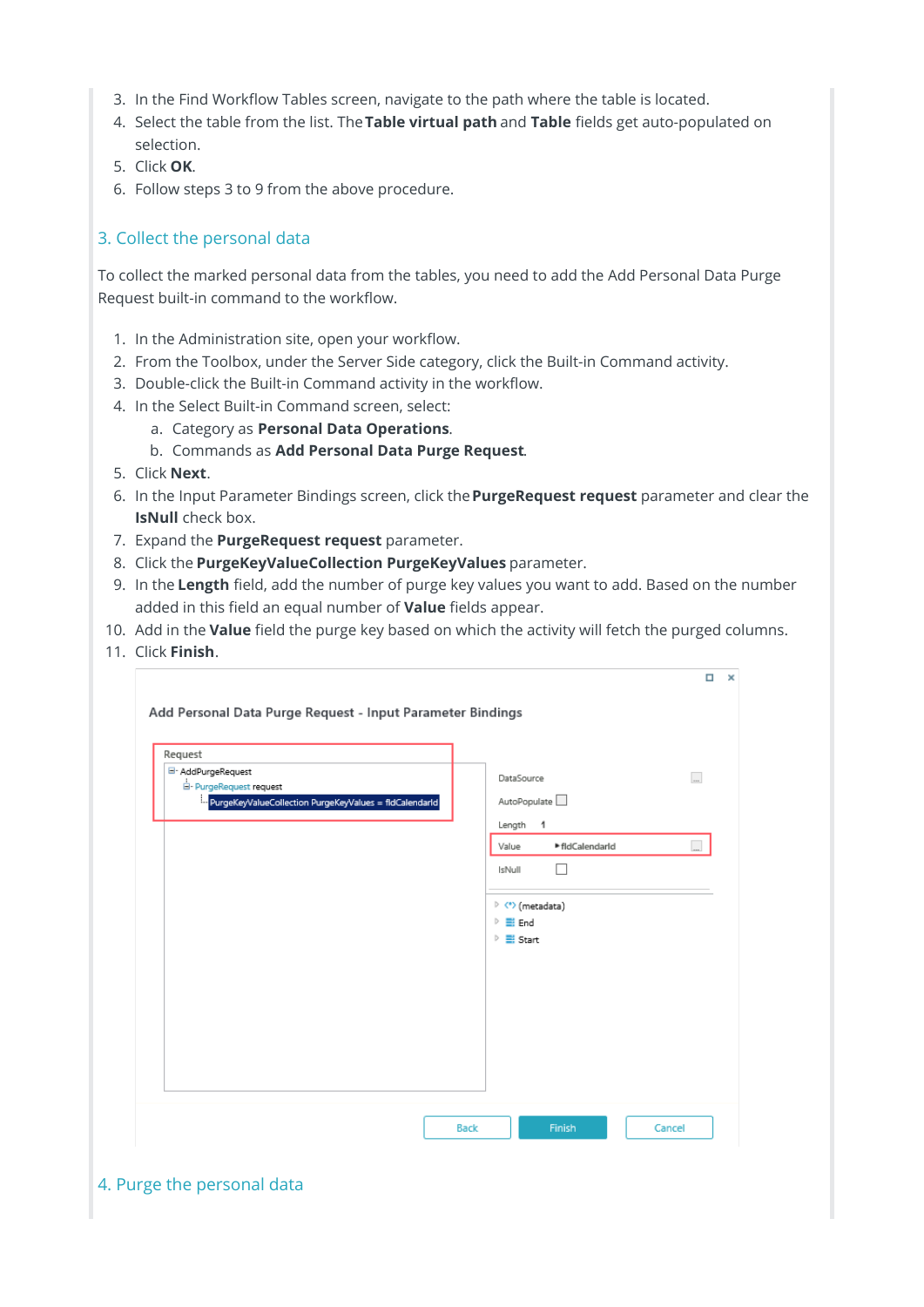To purge the marked personal data from the tables, you need to create a Personal Data Purge job.

- 1. Go to **Administration > Global Settings > Jobs Management**.
- 2. Click **+Add Job**.
- 3. In the Create New Job window, select the**Personal Data Purge** job.

| Choose a Job Type *<br>Archiving Data Collector                                                                                     |                                                                                                                                                                                                         |
|-------------------------------------------------------------------------------------------------------------------------------------|---------------------------------------------------------------------------------------------------------------------------------------------------------------------------------------------------------|
| Archiving Data Worker<br>Archiving Files Worker                                                                                     | Name<br>Personal Data Purge                                                                                                                                                                             |
| ElasticSearch Full Load Data Collector<br>ElasticSearch Incremental Load Data Collector                                             | Description                                                                                                                                                                                             |
| <b>Email Sender</b><br>File Minration<br>Personal Data Purge<br>Purge Files<br><b>Start Workflow</b><br>Workflow Redirect (Preview) | Purges data from database table columns that are defined as<br>holding Personal Data, according to the queue of Purge Requests<br>(created by the Add Personal Data Purge Request Built-in<br>Command). |
|                                                                                                                                     |                                                                                                                                                                                                         |

- 4. Click **Create**.
- 5. Configure the job like any other job, and click **Finish**. For details, see this article.

To purge files from the database, create a **Purge Files** job along with the Personal Data Purge job.

### Archive the personal data

An archive database is a separate database from the Cora SeQuence operational database. Cora SeQuence does not handle any personal data already moved to the archive database. You can add the following application variable to initiate the column purging of the marked personal data while archiving.

| <b>Application variable</b>           | Value                                                                                                                                                               |
|---------------------------------------|---------------------------------------------------------------------------------------------------------------------------------------------------------------------|
| JES.Archiving.PurgePiiDuringArchiving | • False: default, moves the personal data to<br>the archive database.<br>• True: purges all the personal data columns<br>while moving them to the archive database. |

## Limitations

- Only Cora SeQuence database manages the personal data. Any data moved to other systems, archives, or backups is not handled.
- System tables, except tblEmployees are not handled.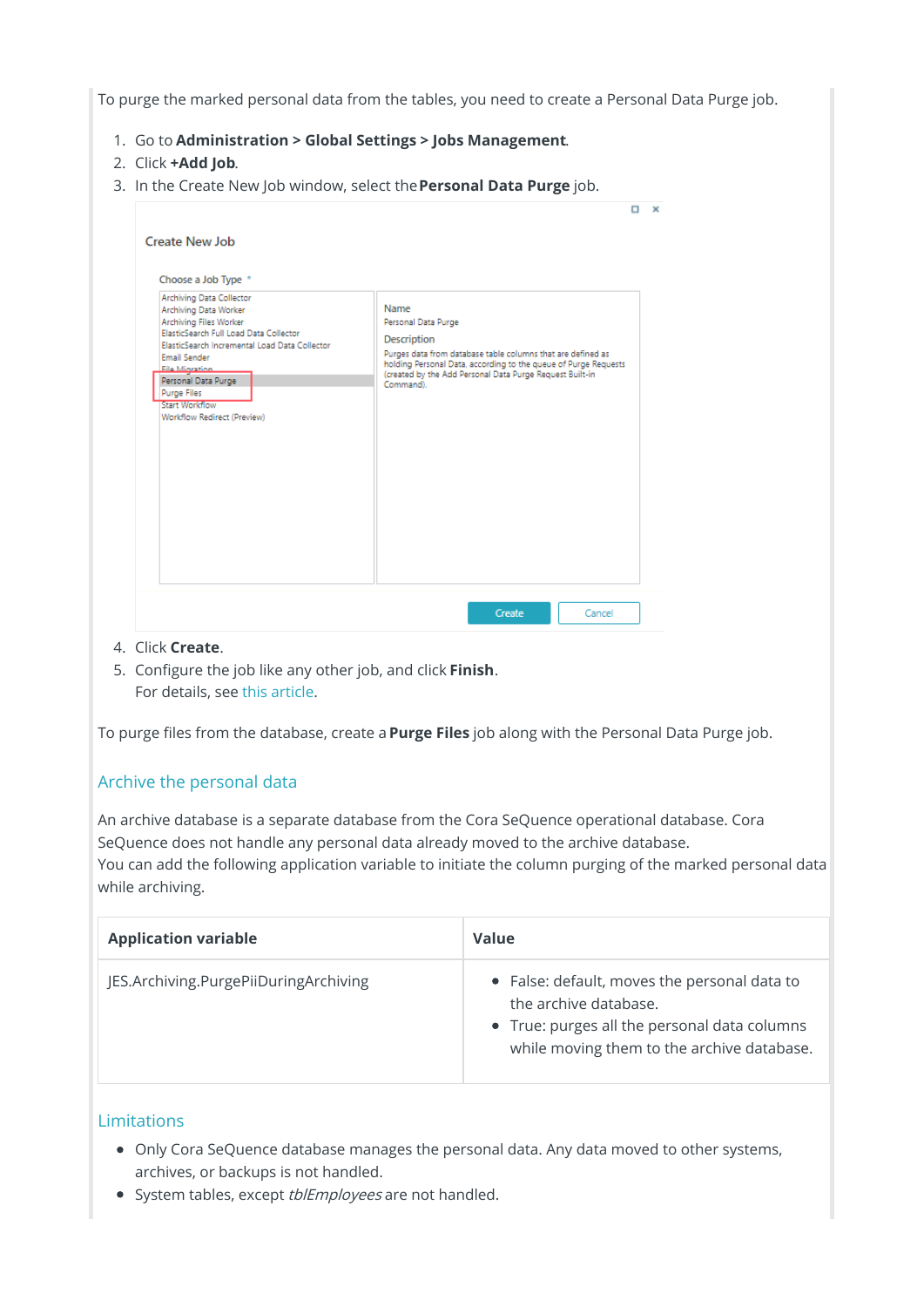# **Overview**

You can manage the Personal Identifiable Information (PII) and the Sensitive Personal Identifiable Information (SPII) in Cora SeQuence. With this functionality, you can facilitate data privacy and security to your customers. You can also allow your customers to be selective about the information they want you to collect and save in your database.

# Managing personal and sensitive data

Managing personal and sensitive data in Cora SeQuence involves the following steps:

| <b>Steps</b>                      | <b>Performed by</b>         |
|-----------------------------------|-----------------------------|
| Manage the purge key column<br>1. | Cora SeQuence implementor   |
| 2. Mark the personal data         | Cora SeQuence Administrator |
| 3. Collect the personal data      | Cora SeQuence Administrator |

# Manage the purge key column

The purge key column is the column according to which the personal data is replaced. To purge data based on this purge key, the Implementors first need to add and manage this column in all personal data tables. It is recommended that each value is managed with an active date, to enable lifecycle automatic purge.

For example, Customer Id and Customer Email can be added as the purge key columns to the personal data tables.

### Mark the personal data

To start managing the personal and sensitive data, you need to first identify and mark which information can be considered as personal and sensitive. This is done per customer requirement.

### Procedure

You can either search for a table with the table name or choose a table from the existing workflows.

### Search with the table name

- 1. Go to **Administration > Global Settings > Personal Data Tables Definition**, and click **Add New Record**.
- 2. In the Table field, enter at least the first three letters of the table name whose data you want to mark as personal.

For example, tbl, roles, or UACT.

Keying in tblatt displays tblAttachments, tblAttachmentsClosed and tblAttachmentsTemp tables in

# V9.6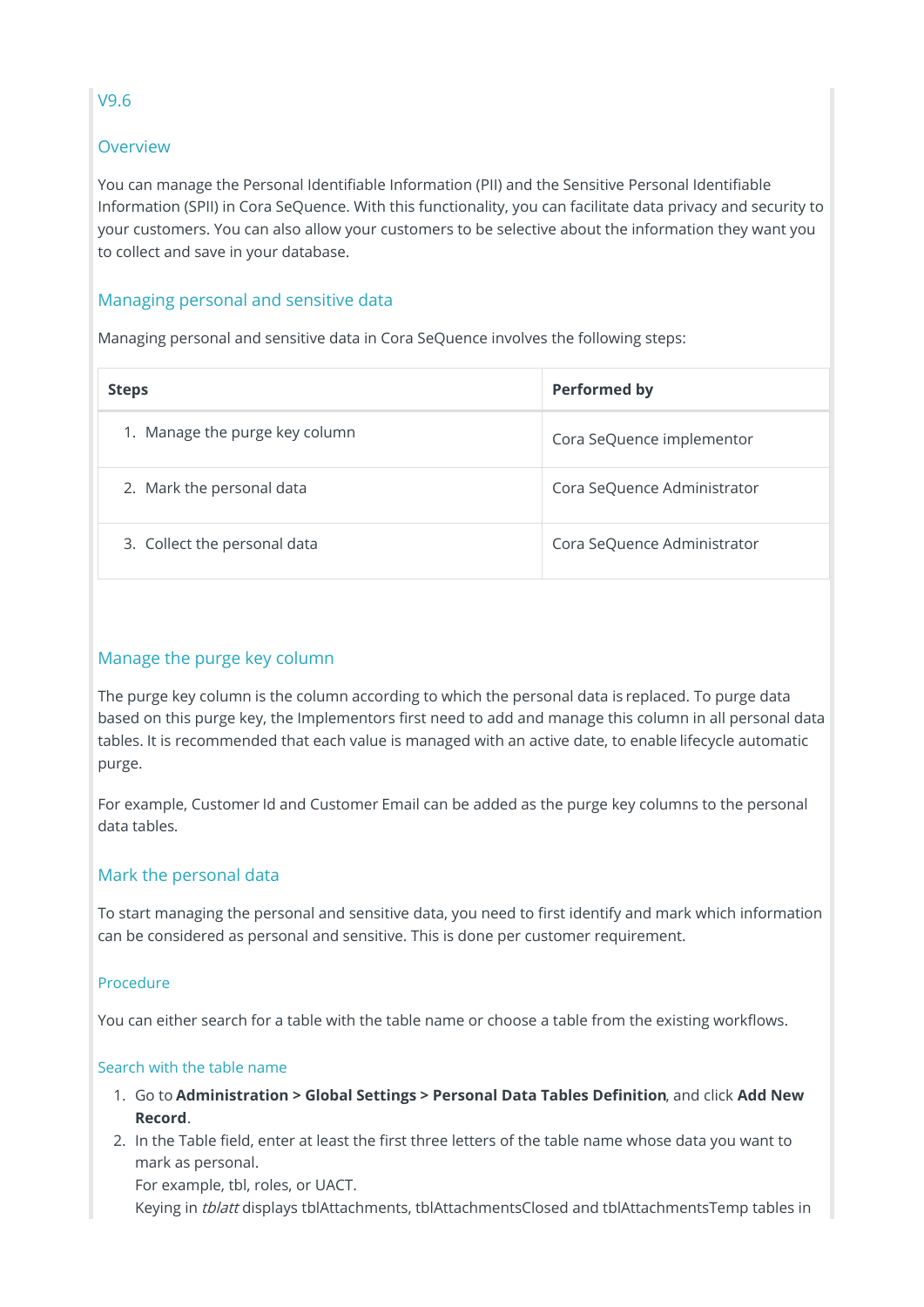the list.

#### **NOTE**

You can search for a table with the table schema. For example, dbo or rbac.

- 3. Select the table to purge.
- 4. In the Purge Key Column, select the table column to be considered as the primary key for fetching purged columns.

#### **NOTE**

Only integer and string datatype columns appear for selection as Purge key column.

- 5. In the Columns to be purged, select the columns which are to be considered as personal data. The system populated the default value as a replacement for these column values. If you want, then you can also enter a replacement value of your own for each column.
- 6. Click **Add**.

| ∧<br>Administration                                       |                                                 | Add record to: Personal Data Table Definition |                          |                            |                    |
|-----------------------------------------------------------|-------------------------------------------------|-----------------------------------------------|--------------------------|----------------------------|--------------------|
| Analytics                                                 | Table *<br>Filtered by Table name "Starts with" |                                               |                          |                            |                    |
| Archiving<br>4 Global Settings                            | dbo.tblEmployeeLoginSessions                    |                                               | $\mathbb Q$              | <b>Find from workflows</b> |                    |
| Application Variables                                     | Alias *                                         |                                               |                          |                            |                    |
| Connection Strings                                        | dbo.tblEmployeeLoginSessions                    |                                               |                          |                            |                    |
| Credentials                                               | Purge Key Column *                              |                                               |                          |                            |                    |
| <b>CRM Connections</b>                                    | fidUserid                                       |                                               | $\overline{\phantom{a}}$ |                            |                    |
| Custom Message Types                                      | Columns to be purged *<br>Personal Data         | Column Name                                   | Column Type              | <b>Replaced Value</b>      |                    |
| Elastic Search Connections                                | ⊽                                               | fldOriginalUserId                             | Int32                    | <b>XXXX</b>                |                    |
| <b>Email Templates</b>                                    | □                                               | fidUserid                                     | Int32                    | default                    |                    |
| <b>External Service Consumers</b><br>File Connections     | $H$ ( $\bullet$ ) 1 2 $\bullet$ ) $H$           | Page size: 6                                  |                          |                            | 8 items in 2 pages |
| Global Variables                                          |                                                 |                                               |                          |                            |                    |
| <b>HTTP Consumers</b>                                     |                                                 |                                               |                          |                            |                    |
| <b>HTTP Listeners</b>                                     |                                                 |                                               |                          |                            |                    |
| In-Process Service Consume                                |                                                 |                                               |                          |                            |                    |
| Jobs Management                                           |                                                 |                                               |                          |                            |                    |
| Kafka Connections                                         |                                                 |                                               |                          |                            |                    |
| Kafka Producers                                           |                                                 |                                               |                          |                            |                    |
| Message Templates                                         |                                                 |                                               |                          |                            |                    |
| Personal Data Tables Definit<br>DECT Candon Communication | Add                                             | Cancel                                        |                          |                            |                    |

#### Search from the existing workflows

- 1. Go to **Administration > Global Settings > Personal Data Tables Definition**, and click **Add New Record**.
- 2. Click Find from workflows.
- 3. In the Table Wath Wizard screen, select the folder where the table is located.
- 4. Select the table from the list. The**Table virtual path** and **Table** fields get auto-populated on selection.
- 5. Click **OK**.
- 6. Follow steps 3 to 6 from the above procedure.

### Collect the personal data

To collect the marked personal data from the tables, you need to add the Add Personal Data Purge